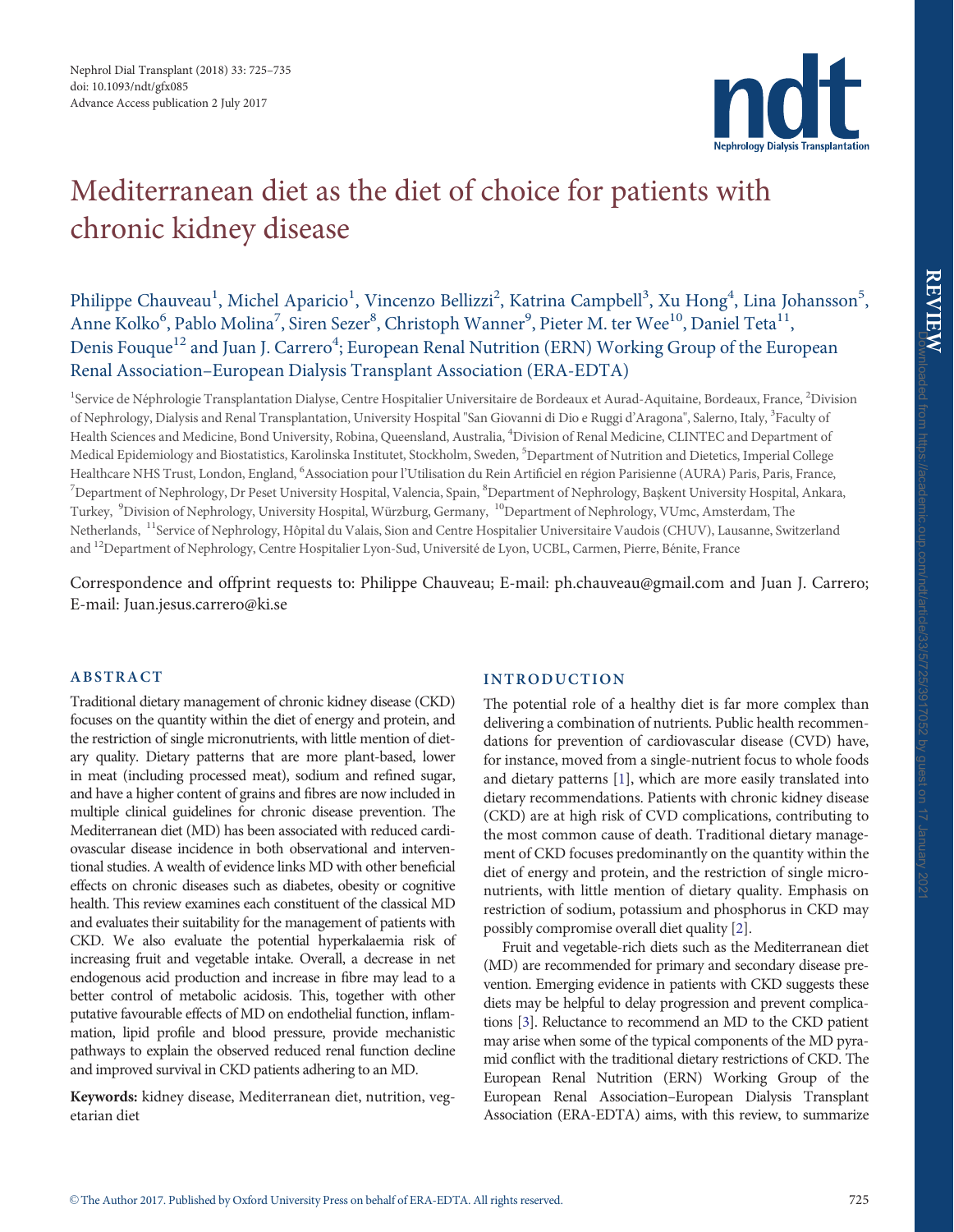arguments in favour of and against adopting the MD as a healthy dietary pattern and lifestyle for the CKD population.

## THE MD: A MODEL OF CARDIOPROTECTION

#### Features

The traditional Mediterranean dietary pattern has the following characteristics [4]:

- High consumption of fruits, vegetables, bread and wholegrain cereals, potatoes, beans, nuts and seeds
- Extra virgin olive oil (cold pressed) as an important monounsaturated fat source
- Dairy products, fish and poultry are consumed in low-tomoderate amounts
- Eggs are consumed zero to four times a week
- Sweets are seldom consumed
- Red meat is eaten less often and in connection with special occasions
- Wine is consumed in low-to-moderate amounts, during meals

Despite some agreement on the characteristics of an MD, there is wide variation on the number and proportion of servings per week for the MD components as it appears in the literature. To account for this variability, estimates were averaged from literature review resulting in the diet pyramid (Figure 1), often recommended in public health prevention programmes. We acknowledge that this 'traditional' MD pyramid is not necessarily aligned with current dietary trends in Mediterraneanborder countries, which like most other societies are influenced by Western diets, with convenience, fast and ultra-processed foods [5, 6].

#### Purported benefits

The salutary effects of the MD were first reported in the early 1950s by the pioneering Seven Countries Study [7], an observational analysis that reported a 2- to 3-fold lower coronary heart disease mortality in Mediterranean countries as opposed to northern European countries or the USA [8]. Since then, numerous studies, meta-analyses and even a randomized controlled trial have confirmed an inverse association between adherence to the MD and cardiovascular (CV) risk [9, 10]. Further, this dietary pattern has also gained recognition in its role for prevention of obesity or type II diabetes [11].

#### Evidence from observational studies

Observational studies have explored the potential benefits of MD by analysing the adherence to such a diet. Adherence is defined through a diet score of up to nine most-representative items from the pyramid that are health-promoting and/or health-harming food groups. A semi-quantification/frequency of intake for these items results in a total score whose increase (from 0 to a maximum of 9 points) is used in observational studies to quantify the adherence of an individual to a MD pattern [12]. Note that in this way, the MD score is population specific.



FIGURE 1: MD pyramid.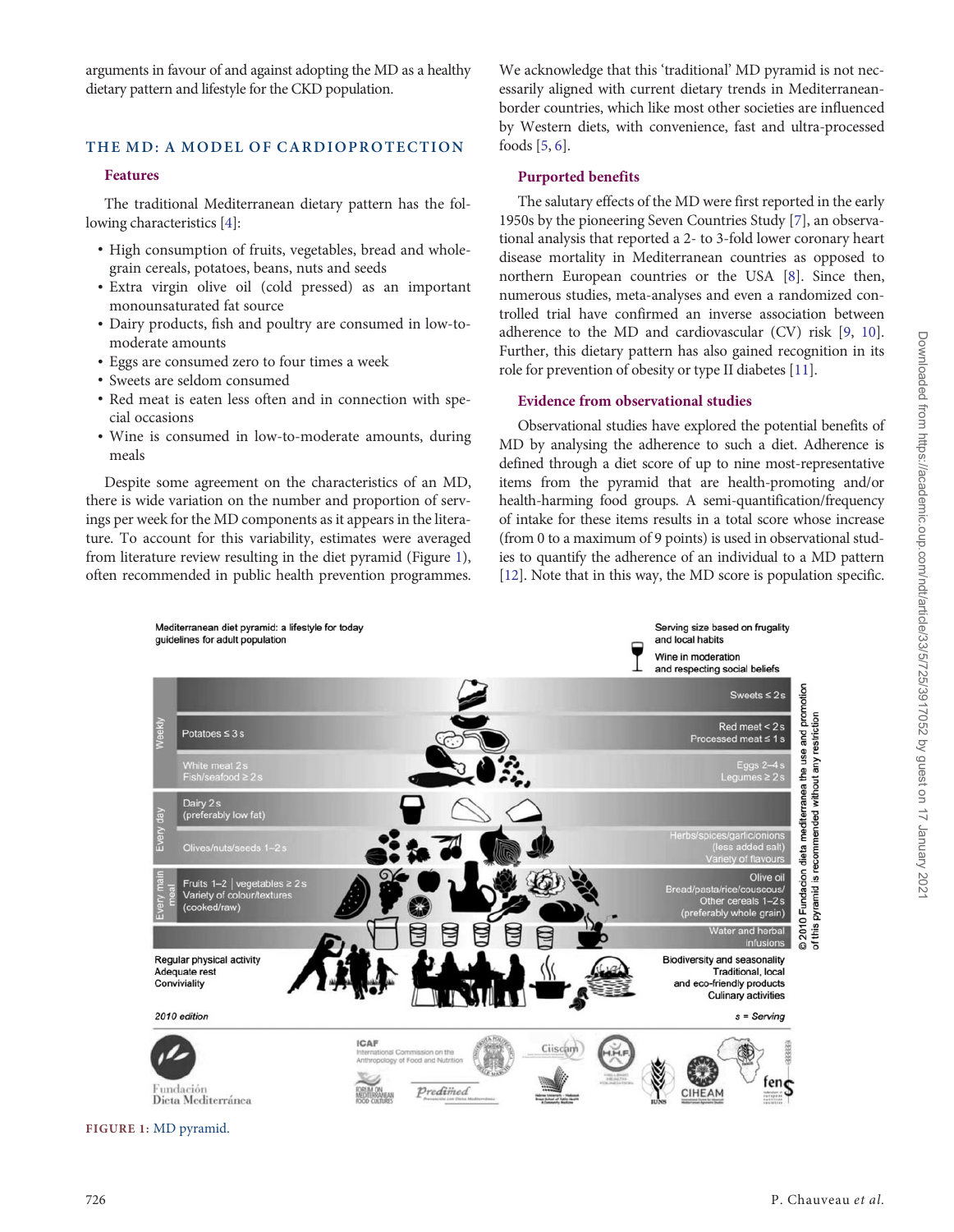In other words, individuals consuming more olive oil in Scandinavia may be considered more adherent to a MD than those consuming less olive oil within the same Scandinavian population. However, the absolute amount of olive oil (g/day) consumed by this Scandinavian MD adherent population may be very low compared with what is consumed in an Italian or Spanish setting. Studies using this MD scoring have illustrated the positive health implications associated with this diet. A recent meta-analysis [9] summarized the consistency of available literature linking adherence to an MD with health. The metaanalysis included more than 2 million healthy subjects followed for up to 20 years and reported strong associations between MD and reduced incidence of cognitive diseases, overall mortality and CV mortality. They also observed consistent reductions in biochemical indicators (blood lipids, etc.) and an improvement in the individual's quality of life [13]. Adherence to the MD may accrue benefits up to 2 years of longer survival [13].

#### Evidence from randomized controlled trials

Two major well-powered trials have explored the benefits of MD in primary and secondary prevention of CVD: The Lyon and Heart Study [14] was a randomized secondary prevention trial aimed at testing whether an MD may reduce the rate of recurrence after a first myocardial infarction (MI). Included were 423 consecutive survivors of an MI asked to either comply with a Mediterranean-type diet or follow regular dietary advice. Within 4 years of follow-up, the MD group had a lower rate of MI recurrence. The Prevencion con Dieta Mediterranea (PREDIMED) study was a multicentre randomized primary prevention trial that included nearly 7500 subjects at high CV risk. The trial showed that at a median follow-up of 4.8 years, the MD groups (supplemented with a daily intake of either extra virgin olive oil or mixed nuts) experienced a 30% CVD risk reduction compared with a low-fat diet control group. The CVD beneficial effects were observed together with reductions in blood pressure, obesity prevalence, inflammation, oxidative stress, rate of progression of the carotid intima-media thickness and improved lipid profile, thus providing the best evidence to bring the MD to the forefront of primary prevention of CVD in the community [10].

## ARGUMENTS IN FAVOUR OF PRESCRIBING MEDITERRANEAN-LIKE DIETS TO PATIENTS WITH CKD: MUCH TO WIN

We should emphasize that no single component of the MD is responsible for the positive effects that can be attributed to this diet. Instead, it should be attributed to the balanced overall dietary pattern. Further, food plays a central role in the social and cultural life of the Mediterranean area and qualitative elements such as conviviality, culinary activities, physical activity, outdoor life and adequate rest strengthen the health effects of MD [9]. Table 1 summarizes these arguments and lists current evidence in both CKD and non-CKD populations.

## The MD provides a healthy protein and fat intake profile

Protein intake in the MD aligns with a controlled protein diet for CKD ( $\sim$ 0.8 g/kg/day). An interesting aspect is the source of protein, which in the MD comes predominantly from vegetables, fish and white meat. Red meat and processed meats are less often consumed, which may convey a lower amount of dietary sodium, phosphate and potassium. Such habits have been associated with lower CV and cancer risk in the

#### Table 1. Arguments in favour of prescribing MDs to patients with CKD

| Features of the MD                                                             | Purported benefits from non-CKD studies                                                                            | Purported benefits from CKD studies                            |  |  |  |  |  |
|--------------------------------------------------------------------------------|--------------------------------------------------------------------------------------------------------------------|----------------------------------------------------------------|--|--|--|--|--|
| Provision of a healthy protein and fat intake aligned with CKD recommendations |                                                                                                                    |                                                                |  |  |  |  |  |
| Predominance of vegetal and fish protein<br>versus meat protein                | Lower cardiovascular and cancer risk [15, 16]                                                                      | Reduced phosphate load (lower<br>bioavailability)              |  |  |  |  |  |
|                                                                                | Lower risk of incident CKD and of ESRD [17, 18]                                                                    | Lower mortality risk [19]                                      |  |  |  |  |  |
| Predominance of MUFA and PUFA over<br><b>SFA</b>                               | Decreased systemic inflammation and (LDL) cholesterol<br>Lower CVD risk [20]                                       | Decreased blood pressure, CVD risk and<br>inflammation [21]    |  |  |  |  |  |
| Favour consumption of olive oil                                                | Anti-inflammatory, antioxidant and vasculoprotective<br>properties [20, 22]                                        | Ameliorates constipation in HD patients [23]                   |  |  |  |  |  |
| High dietary fibre intake                                                      |                                                                                                                    |                                                                |  |  |  |  |  |
| High fibre intake                                                              | Lower blood pressure, decreased inflammation and<br>blood lipids. Lower CVD, cancer and mortality risk [24,        | Reduction of CV risk factors and uraemic<br>toxins             |  |  |  |  |  |
|                                                                                | 25]<br>Lower risk of CKD [26]                                                                                      | Reduced inflammation and mortality risk<br>$[27]$              |  |  |  |  |  |
| Moderate carbohydrate consumption preferably whole grain                       |                                                                                                                    |                                                                |  |  |  |  |  |
| Low glycaemic index and glycaemic load                                         | Beneficial effects on glucose control, hyperinsulinaemia,<br>insulin resistance, blood lipids and satiety [28, 29] | Reduction of oxidative stress and inflamma-<br>tion $[30]$     |  |  |  |  |  |
| Wine in moderation                                                             |                                                                                                                    |                                                                |  |  |  |  |  |
| Moderate wine intake                                                           | Lower all-cause and cardiovascular mortality. Improved<br>lipoprotein metabolism, reduced inflammation and oxi-    | Reduction of oxidative stress and of inflam-<br>mation $[31]$  |  |  |  |  |  |
|                                                                                | dative stress                                                                                                      | Lower risk of CKD progression [32]                             |  |  |  |  |  |
| Choice of local and eco-friendly products over processed foods                 |                                                                                                                    |                                                                |  |  |  |  |  |
|                                                                                |                                                                                                                    | Decrease in sodium, potassium and phos-<br>phate load [33, 34] |  |  |  |  |  |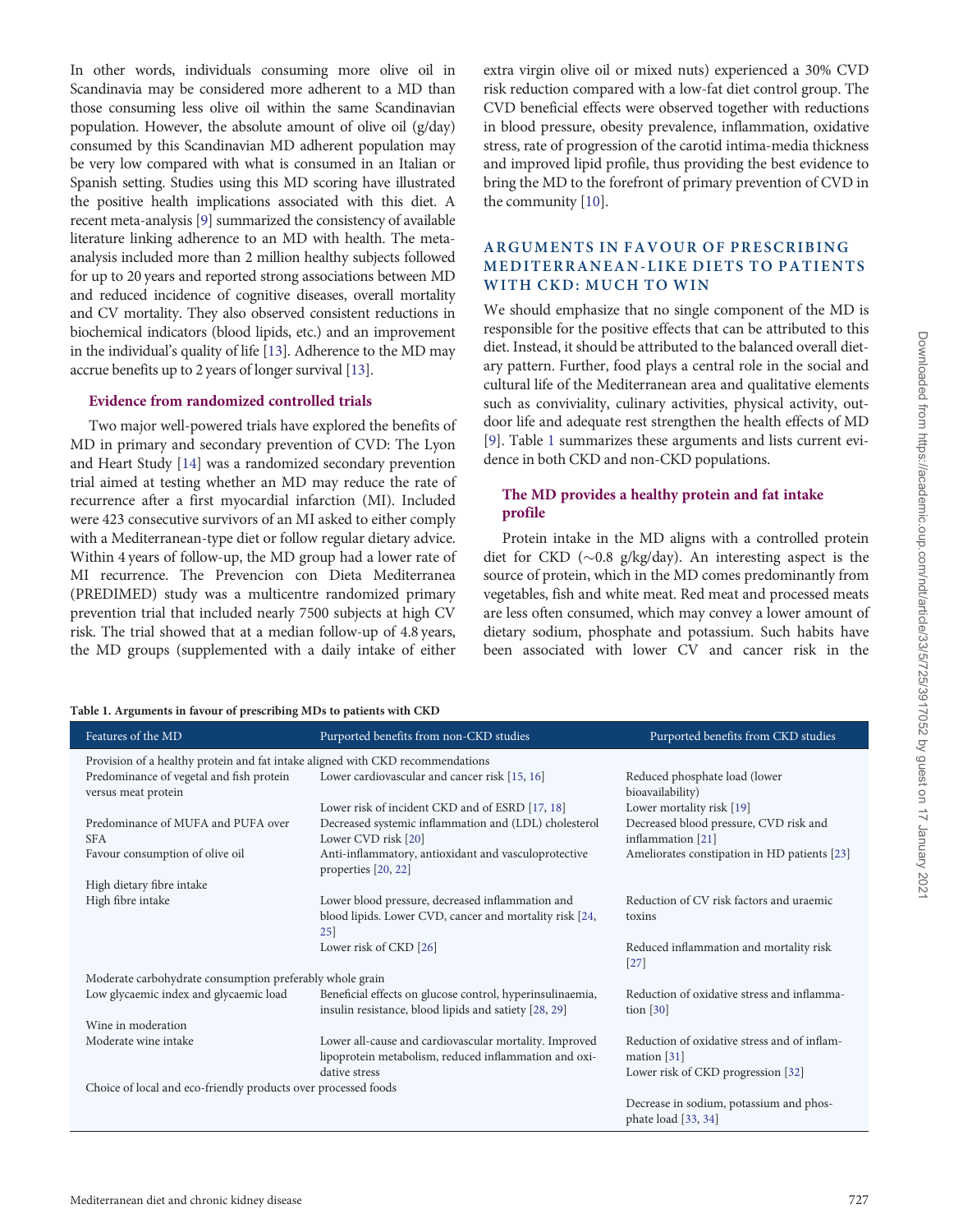community [15, 16], but also with lower risk of incident CKD and of end-stage renal disease (ESRD) in individuals with normal kidney function [17, 18]. In patients with manifest CKD, the benefits of plant-based versus animal-based protein have been little studied. Old studies addressing the impact of acute protein loading (short-term interventions of 4–12 weeks) show no or mixed effects of protein sources on estimated glomerular filtration rate (eGFR) change [35–37]. A problem in the interpretation of those studies is that the outcome in these studies is creatinine-based eGFR estimation, which can be affected by protein intake. Two more recent short-term randomized controlled trials (RCTs) in patients with CKD Stages 3–5 showed that adherence to a plant-based diet as compared with a meatbased diet was effective in maintaining serum phosphate targets and reducing FgF23 [38, 39].

A typical MD provides 50% of the lipid-derived energy from monounsaturated fatty acids (MUFA), 25% from polyunsaturated fatty acids (PUFA) and 25% from saturated fatty acids (SFA). Oleic acid is the main MUFA representative and is present in extra virgin olive oil, which is also rich in polyphenols and vitamin E, and collectively has additive anti-inflammatory, antioxidant and vasculoprotective properties [20, 22]. Increased olive oil consumption has been consistently associated with a lower risk of all-cause mortality, CV mortality, CV events and stroke in the general population and in individuals with manifest CVD. Such reductions are not always observed in other studies in which MUFA sources contemplated both animal and plant origin [9]. The MD is also rich in n-3 PUFAs (both from marine origin and from plants), which have hypotriglyceridemic, anti-inflammatory and anti-thrombotic properties [4]. Lastly, because of an often low consumption of dairy, red meat and meat products in Mediterranean countries, SFA intake is low, not exceeding 7–8%. This is an important point since SFA is one of the pro-inflammatory nutrients which favour the development of atherosclerosis, being associated with increased blood [low-density lipoprotein (LDL)]cholesterol and increased systolic blood pressure [40].

#### The MD provides a low glycaemic index and low glycaemic load

Carbohydrates, which represent >50% of total energy intake in most modern-style diets, feature less in MD. Nearly all carbohydrates are from high-quality, nutrient-dense carbohydrates coming from fruits, vegetables, whole grains and nuts, not refined sugars, and having a low glycaemic index which attenuates postprandial glucose and insulin responses. Epidemiological studies have shown that the intake of wholegrain cereals and their products such as whole-wheat bread are associated with a 20–30% reduction in the risk of type II diabetes and with a strong reduction of CV events [41]. Lastly, reduction in carbohydrate intake per se, has beneficial effects on serum lipid profile [42]. The MD is characterized by a low glycaemic index, that is, predominance of slowly absorbed carbohydrates in the diet. A low glycaemic index has been shown in some studies to produce beneficial effects on glucose control, hyperinsulinaemia, insulin resistance, blood lipids and satiety [28, 29]. A low glycaemic index may also be relevant for dialysis patients. In the only study

available so far, dietary glycaemic load significantly associated with markers of oxidative stress and inflammation among 58 patients undergoing dialysis, independent of body composition and adipocytokines [30].

#### The MD allows a moderate consumption of wine

Regular but moderate intake of wine during meals (1–2 glasses/ day) is recommended in the MD pyramid. Epidemiologic studies from geographically distant populations show that individuals with daily moderate wine consumption are associated with a lower risk of all-cause and, particularly, CV mortality when compared with individuals who abstain or who drink excess alcohol [43, 44]. The beneficial effects of red wine are thought to be due to the polyphenol compounds, such as resveratrol, that are found in high concentrations in various plants, including red grapes and their derivatives, exhibiting potent anti-inflammatory and antioxidant activity by enhancing the expression of antioxidant enzymes [45]. Phenolic compounds in wine contribute more particularly to the overall antioxidant effects of the MD when the body is under conditions of low-grade inflammation and oxidative stress that occur after a meal as result of postprandial hyperglycaemia and hyperlipidaemia [46]. White wine, although lacking polyphenols, contains simple phenols, such as tyrosol and hydroxytyrosol, which have similar antioxidant and anti-inflammatory properties. Moderate wine consumption may also benefit patients with CKD. A prospective, randomized trial studied this among 10 healthy volunteers and 10 patients with CKD Stages 3–4. The combined consumption, for 2 weeks, of 2–3 glasses/day of white wine and extra virgin olive oil resulted in a significant reduction of plasma markers of chronic inflammation while no significant variation was observed with extra virgin olive oil alone [31]. In North European settings, alcohol consumption has been associated with a lower risk of CKD progression [32]. The inability of that study to differentiate wine from spirits makes our comment, though, speculative.

### The MD favours reduced inflammation and reduced oxidative stress—the case for increased olive oil consumption

Collectively, several characteristics of the MD (dietary fat profile, moderate wine intake and fruit/vegetable intake) prompt anti-inflammatory and antioxidant effects. The intake of these nutrients and foods has been associated with the beneficial effects that the MD has in reducing oxidative stress and inflammation [47]. In the PREDIMED trial, 1 year of MD was successful in reducing inflammatory markers ICAM-1, IL-6 and TNF-a receptors compared with baseline values and with the placebo group. The authors also showed a strong negative relationship between the consumption of some components of MD (olive oil and vegetables) and CRP and IL-6 plasma concentrations [48]. Olive oil contains not only oleic acid, but also abundant polyphenols that have been shown to reduce E-selectin levels and improve flow-mediated vasodilation [49]. Polyphenols also exert beneficial effects on blood pressure, lipids and insulin resistance. As shown by PREDIMED, the total polyphenol intake, calculated from the sum of the polyphenol content from different reported food items, was associated with lower mortality risk [50]. Antioxidants also include high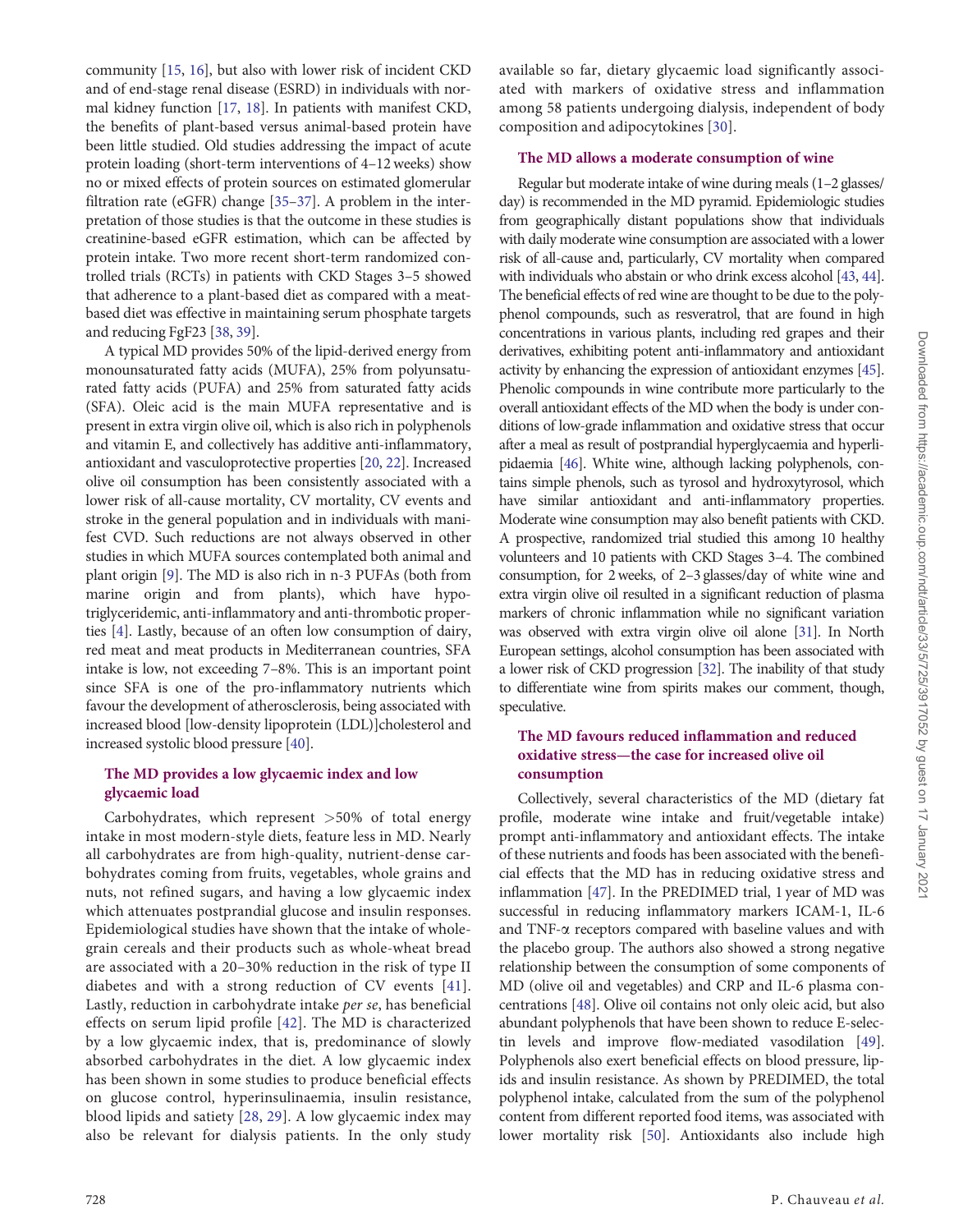amounts of vitamin C, vitamin E, glutathione, selenium, folate and phenolic compounds from red wine (resveratrol), coffee, tea, nuts, herbs and spices [12]. In the Attica Study, total antioxidant capacity (TAC) was positively correlated with the MD score. Participants in the highest TAC tertile had an average 19% lower oxidized LDL-cholesterol concentration than participants in the lowest tertile. TAC was positively correlated with the consumption of olive oil, fruits and vegetables, was inversely associated with the consumption of red meat, and was not associated with either cereals or whole grains intake [51]. It has been suggested that the health-related quality of life reported by individuals consuming an MD is strongly related to the TAC content of the diet [52]. The potential benefits of this healthy eating on the persistent inflammation and oxidative stress of CKD deserve further study. A small RCT in haemodialysis patients demonstrated that the daily use of olive oil was as effective as mineral oil in the treatment of constipation [23]

#### The MD favours natural versus processed foods

The traditional MD is associated with traditional, local and eco-friendly products, with low use of processed foods. The impact of MD is therefore not only explained by its specific nutrients and foods, but also by the way these foods are produced, cooked and eaten [53]. Food-processing techniques can profoundly modify nutrient content and food properties from the crop to the table. For instance, the content of antioxidant and phytochemicals in fruits and vegetables depends on agronomic practices (fertilizer  $+/-$ , organic or conventional), ripeness when harvested, post-harvest handling, storage, types of processing, distances transported, consumption and eating patterns. Food processing may affect the effects of food on health and disease. For instance, in community-based studies it has been observed that high red meat consumption was associated with progressively shorter survival, largely because of the consumption of processed red meat. Consumption of nonprocessed red meat alone was not associated with shorter survival [54]. Further, processed foods contain a higher content of sodium and phosphorus to preserve and enhance textures and flavours, which may impact on CKD progression and its complications [33]. Replacing processed foods by natural choices has shown clear benefits in ESRD patients [34].

#### The MD promotes increased dietary fibre intake

The MD provides 30–50 g/day of fibre with a 1:1 ratio of soluble to insoluble fibres. Dietary fibre has important healthpromoting properties. Besides its well-known benefits to the gastrointestinal tract, individuals with high intakes of dietary fibre appear to be at significantly lower risk for developing coronary heart disease, stroke, hypertension, diabetes, obesity and certain gastrointestinal diseases. Increasing fibre intake lowers blood pressure and serum cholesterol levels, improves glycaemia and insulin sensitivity, and reduces inflammation [24, 25]. The MD, with its abundant supply of quality carbohydrates (>50% whole grains) and dietary fibre, lowers glycaemic load and increases plasma levels of anti-inflammatory adiponectin. A NHANES III Study showed that fibre intake was low in most individuals (14.5 g of fibre/day compared with daily recommendations of 25 g/day). It also showed that high fibre intake showed strong inverse associations with inflammation and mortality in the subpopulations with CKD. Specifically, each 10 g/day increase in total dietary fibre intake was associated with a 17% lower mortality risk [26]. Results were later confirmed in a Swedish population [55]. Finally, as phytate reduces the bioavailability of potassium and phosphate, the rather highfibre content of the MD has certainly a very small impact on mineral availability.

The beneficial effect of dietary fibre may also be linked to the shift of gut microbial activity from a proteolytic towards a saccharolytic fermentation pathway. This results in a reduced generation of indoles and phenols waste products from the colonic proteolytic fermentation, which are potential factors in vascular inflammation and may contribute to CV and bone disease, insulin resistance and accelerate the progression of renal disease [56]. In support of this a significant difference in generation rates of two major nephrovascular toxins, indoxyl sulfate and p-cresyl sulphate, between omnivores and vegetarians has been demonstrated, in healthy adults, presumably owing to their different protein and fibre profiles (i.e. higher protein/fibre ratio in omnivores) [27]. Furthermore, the ratio of dietary protein–fibre intake was strongly associated with the serum concentration of these toxins in a small study of CKD patients [57]. A high-fibre intake relative to protein has been linked to reduced CV risk in individuals with mild CKD [58]. It has been proposed that an MD style diet, in combination with probiotic/prebiotic formulations, could be a valid therapeutic approach for individuals with CKD [59].

### ARGUMENTS AGAINST PRESCRIBING MEDITERRANEAN-LIKE DIETS TO PATIENTS WITH CKD: FEAR REGARDING FRUITS AND VEGETABLES

A legitimate concern when prescribing this diet to patients with CKD is the frequent intake of fruit and vegetables that characterizes the MD. In CKD, these foods are particularly known to be high in potassium, and are typically cautioned due to their potential to contribute to hyperkalaemia, affect electrolyte balance and impact on serum acidity. On the other hand the cardioprotective effects of the associated vitamins, fibre and antioxidants discussed above are well-established and are important in both CV and kidney disease prevention. This needs to be balanced with the potential electrolyte toxicity and therefore monitored regularly. In this section we, however, counterbalance those arguments and revisit recent literature suggesting further benefits of fruits and vegetables in CKD. Table 2 summarizes these fears and lists our counterarguments based on studies emerging from both CKD and non-CKD populations.

#### The MD favours high potassium versus low sodium intake—dangerous?

Fruits and vegetables contain potassium and are naturally low in sodium. The intake ratio of these two electrolytes has been implicated in blood pressure control and the risk of CV events in the general population [60]. According to the WHO, the dietary sodium-to-potassium ratio should be close to 1. However, in Dietary Approaches to Stop Hypertension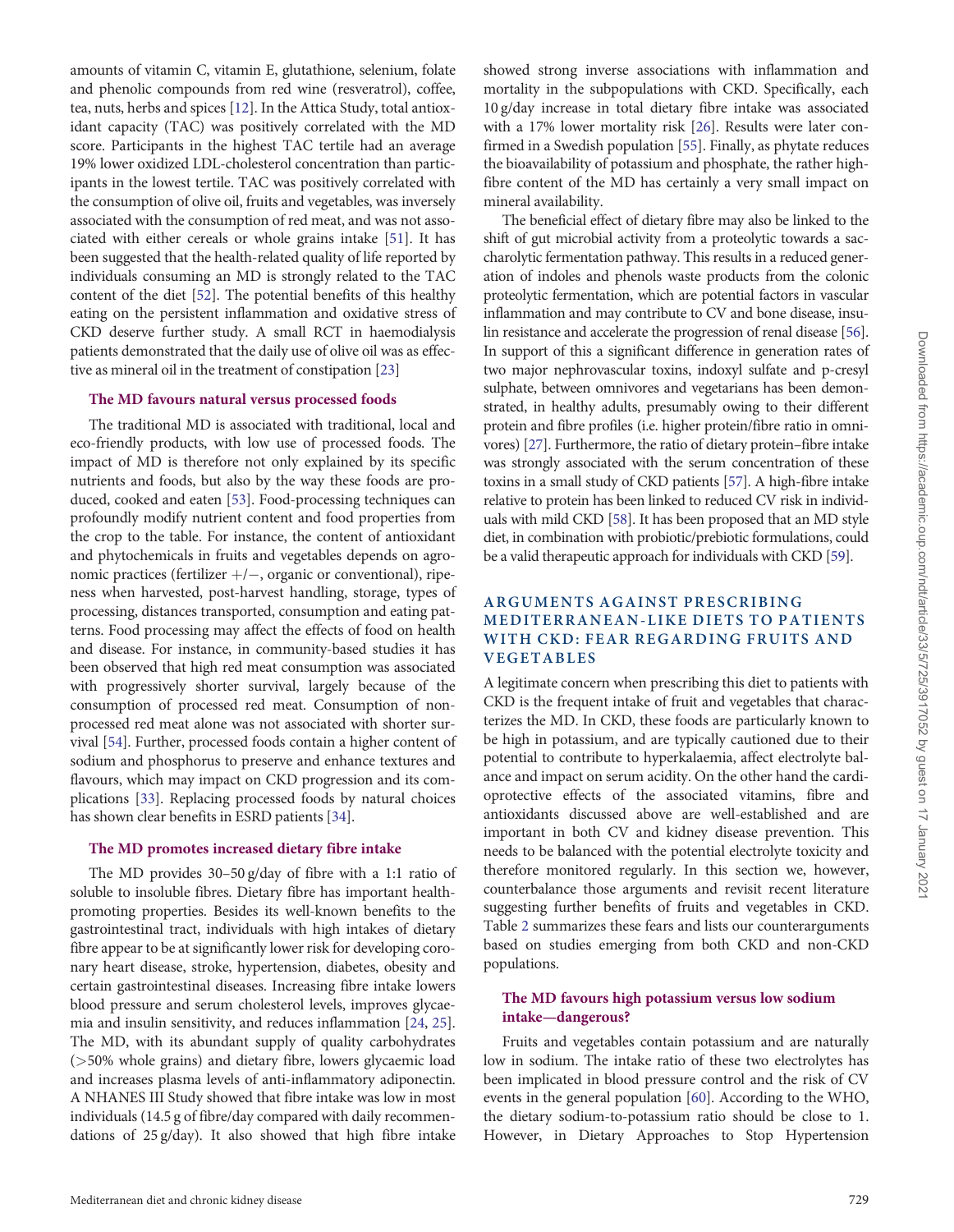Table 2. Arguments against prescribing MDs to patients with CKD

| Features of the MD                                                                                        | Counterarguments from non-CKD studies                                                                                                           | Counterarguments from CKD studies                                                                                                                                                   |  |  |
|-----------------------------------------------------------------------------------------------------------|-------------------------------------------------------------------------------------------------------------------------------------------------|-------------------------------------------------------------------------------------------------------------------------------------------------------------------------------------|--|--|
| High consumption of fruits and vegetables<br>Increased consumption of potassium; fear<br>of hyperkalaemia | A high potassium intake leads to better blood pres-<br>sure control $[60]$<br>Lower risk of incident CKD and of ESRD [61]                       | Lower risk of mortality [62], but perhaps<br>higher risk of CKD progression [63]<br>Overall, no clear association with hyperkalae-<br>mia risk [64], but careful potassium monitor- |  |  |
| Dietary acid load misbalance, favouring<br>low acid load                                                  | A low dietary acid load may have modest positive<br>effects in reducing the risk of diabetes, fractures,<br>hypertension and mortality [65, 66] | ing is advocated<br>A low dietary acid load associates with a<br>slower decline in renal function [68, 69]                                                                          |  |  |
|                                                                                                           | A low dietary acid load associates with a lower inci-<br>dence of CKD [67]                                                                      | A low dietary acid load is effective for the<br>control of serum bicarbonate [64]                                                                                                   |  |  |

(DASH) diet, which was effective in decreasing blood pressure levels, had targets of 2300 mg and 4700 mg/day for sodium and potassium, respectively, i.e. a sodium-to-potassium ratio close to 0.5 [70]. In the MD, the sodium-to-potassium ratio is typically in the range of 0.4–0.6 and observational studies have indeed associated this with reduced blood pressure and CV risk [71, 72]. Population-based studies indicate that higher potassium intake, probably as a proxy of the overall beneficial effects of fruits and vegetables, associates with lower odds of CKD [61]. In individuals with normal renal function, higher urinary potassium has been associated with a lower incidence of CV complications and reduced risk of ESRD [73, 74]. These beneficial results are thought to be mediated by the reduction of blood pressure, the upregulation of renal kinins leading to the reduction of renal vascular resistance, or by the dietary antioxidants that have anti-inflammatory activity [75]. On the basis of this evidence, we conclude that fruit and vegetable intake may be of benefit in primary prevention of CKD, but adequately designed RCTs are needed to prove this.

In referred CKD patients, however, results are conflicting and warrant caution. In the MDRD Study, urinary potassium excretion was associated with lower risk for all-cause mortality but not for ESRD [62]. In CRIC, urinary potassium excretion was instead associated with increased risk of CKD progression [63]. These issues require further study and confirmation. Although there are multiple factors influencing urinary potassium excretion beyond potassium intake in patients with CKD/ dialysis [76], we recommend that choice of fruits and vegetables with low potassium content and close potassium monitoring may be advocated in patients with CKD (see section on implementation of the MD in CKD patients). Pharmacological strategies (such as the novel potassium binders) may favour a more liberal consumption of these foods.

#### The MD impacts on dietary acid load—good or bad?

Fruits and vegetables are sources of potassium salts of organic acids that generate bicarbonate. The MD is, therefore, net-base- yielding and has the potential to decrease the dietary acid load (DAL) and prevent the low-grade, subclinical metabolic acidosis that typically accompanies Western diets. The possible benefits of a low DAL in community-dwelling individuals with normal renal function come from observational studies that tend to suggest potential (modest) benefits in reducing the incidence of diabetes, fractures, hypertension, CVD or mortality [65, 66, 77, 78]. It has also been suggested that low DAL associates with a reduced risk of incident CKD [67], suggesting a potential avenue for preventing CKD through diet. No RCTs have, to our knowledge, been performed. DAL has recently gained attention in nephrology as manifest CKD patients retain dietary ions and electrolytes, which influence bodies' pH and metabolic acidosis leading to worse outcomes. Several observational studies report an association between higher DAL and faster decline in kidney function [68, 69]. Based on this, it has been hypothesized that decreasing DAL might be an effective kidney-protective therapy [79]. A small trial of patients with early CKD confirmed that a diet rich in fresh fruits and vegetables can lower DAL and control metabolic acidosis in a comparable manner to sodium bicarbonate [64]. No hyperkalaemia events were reported in this high-fruit consumption intervention, attributed by the authors to the fact that potassium was ingested together with non-chloride anions in fruits/vegetables that facilitated urine potassium excretion [64]. However, whether long-term DAL control can ameliorate progression in CKD patients remains to be tested. The recent observation [80] that dietary estimated net acid excretion (NAE) and measured NAE (sum of urine ammonium and titratable acidity in 24-h urine) have opposing associations with the risk of kidney function decline brings a new degree of complexity in this area. The authors proposed the novel hypothesis that the risk of CKD progression related to low NAE or acid load may be due to diet-independent changes in acid production.

#### THE MD AND CKD—WHAT DO WE CURRENTLY KNOW?

The favourable effects of the MD on endothelial function, inflammation, lipid profile and blood pressure suggest that this type of diet could be linked to better preserved renal function. A number of studies, mostly of observational nature, have explored possible health benefits in individuals with CKD (Table 2). For example, observational studies from Scandinavia reported that in community-dwelling older men, higher MD adherence was negatively and significantly associated with the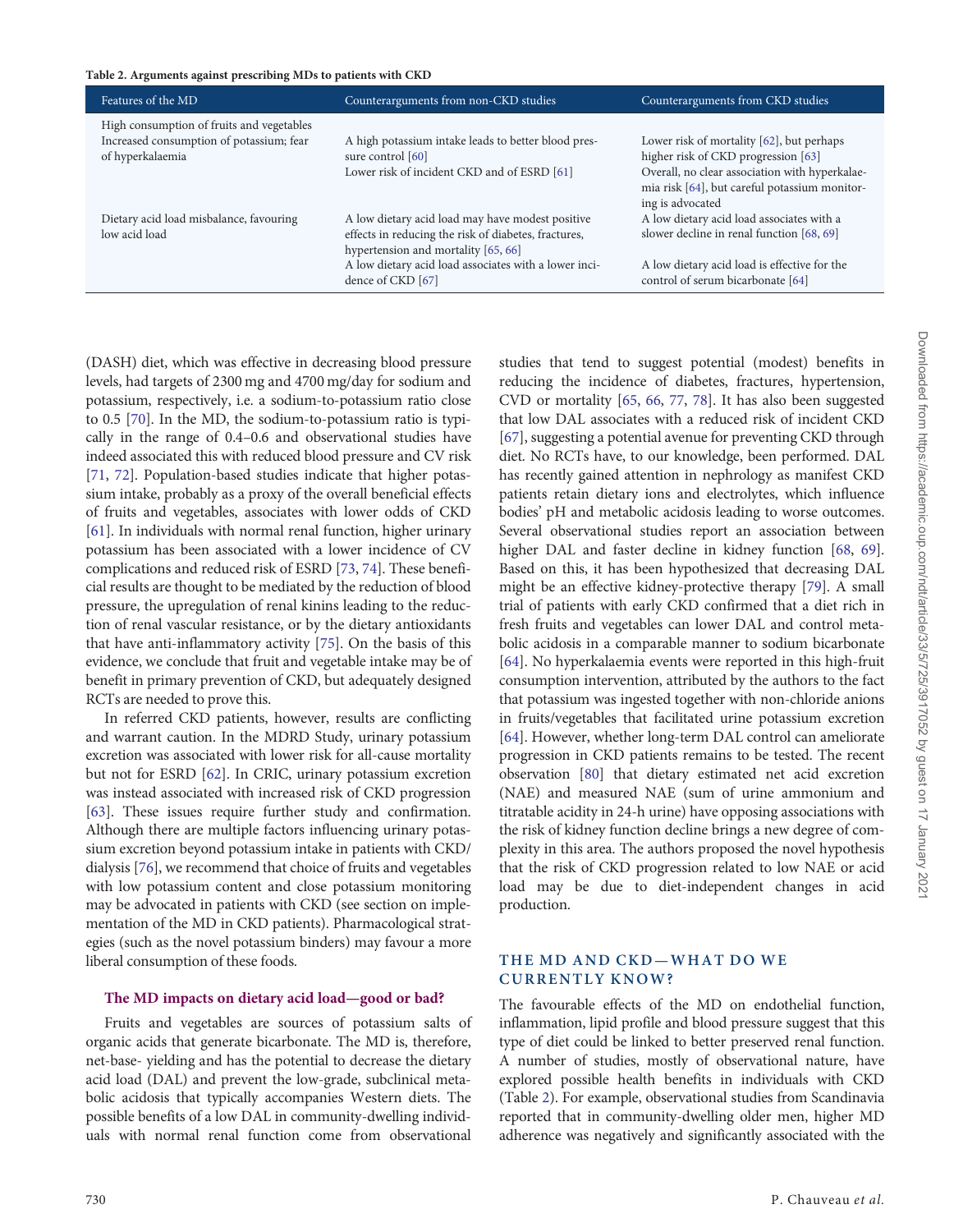|                                                                                                    | Main findings               | with lower odds of incident CKD (OR 0.53; 95%<br>· Individuals within the lowest quartile associated<br>$CI: 0.31 - 0.91$ | Increased adherence to MDS was independently<br>associated with reduced urea and creatinine as<br>well as increased CCr rates | $(0.57 - 1.05)$ for medium and 0.58 $(0.38 - 0.87)$ for<br>with lower odds of CKD at baseline [OR 0.77<br>· Increasing adherence to MDS was associated<br>• In those with CKD, increasing adherence to<br>MDS associated with survival<br>high adherents versus low] | A higher score was associated with a lower CKD<br>• A higher score associated with slower CKD pro-<br>incidence (OR 0.83; 0.7-0.96, per 1-point<br>gression (OR 0.88; 0.79-0.98)<br>increase in the MeDi score)<br>$\bullet$ | Adolescents with low KIDMED had higher ACR<br>values [22.4 versus 13.4 (medium score) or<br>12.1 mg/g (high score), $P < 0.05$ ] | highest quintile had a lower CKD risk (HR 0.84;<br>Compared with the lowest quintile of MDS, the<br>95% CI 0.74-0.95) | After a 1-year intervention, the eGFR or ACR<br>change was similar in the three study arms                                                                      | No association between treatment arms and 6-<br>year nephropathy incidence     | LDL cholesterol and CRP in MD group vs con-<br>Significant reduction in triglycerides, total and<br>trol. No change in renal function parameters |
|----------------------------------------------------------------------------------------------------|-----------------------------|---------------------------------------------------------------------------------------------------------------------------|-------------------------------------------------------------------------------------------------------------------------------|----------------------------------------------------------------------------------------------------------------------------------------------------------------------------------------------------------------------------------------------------------------------|------------------------------------------------------------------------------------------------------------------------------------------------------------------------------------------------------------------------------|----------------------------------------------------------------------------------------------------------------------------------|-----------------------------------------------------------------------------------------------------------------------|-----------------------------------------------------------------------------------------------------------------------------------------------------------------|--------------------------------------------------------------------------------|--------------------------------------------------------------------------------------------------------------------------------------------------|
|                                                                                                    | Outcomes                    | $\bullet$ Incident CKD (eGFR<br>$< 60$ mL/min)                                                                            | Cross-sectional serum urea,<br>creatinine and creatinine-<br>clearance (CCr)                                                  | • Cross-sectional CKD<br>$(eGFR < 60 \text{ mL/min})$<br>• Survival                                                                                                                                                                                                  | · Annual eGFR decline<br>· Incidence of eGFR<br>$< 60$ mL/min                                                                                                                                                                | Albumin to creatinine ratio<br>(ACR)                                                                                             | Composite of RRT or death<br>due kidney disease                                                                       | eGFR and ACR change                                                                                                                                             | $\bullet$ De novo nephropathy (eGFR<br><60 mL/min and urinary<br>ACR > 30 mg/g | Change in serum lipid and<br>renal function                                                                                                      |
|                                                                                                    | Follow-up                   | 6.1 years                                                                                                                 | $\stackrel{\triangle}{\scriptstyle\sim}$                                                                                      | 10 years                                                                                                                                                                                                                                                             | 6.9 years                                                                                                                                                                                                                    | $\mathbb{X}^{\mathsf{A}}$                                                                                                        | 14.3 years                                                                                                            | 1 year                                                                                                                                                          | 6 years                                                                        | 90 days                                                                                                                                          |
| Table 3. Description of studies reporting on the association or the effect of MDs and CKD outcomes | Sample size                 | 1212                                                                                                                      | 3042                                                                                                                          | 1110 (506 with<br>eGFR <sub>60</sub>                                                                                                                                                                                                                                 | 803 with eGFR<br>>60                                                                                                                                                                                                         | 365                                                                                                                              | 544635                                                                                                                | intervention)<br>785 (665 fin-<br>ished 1-year                                                                                                                  | 3614                                                                           | 40                                                                                                                                               |
|                                                                                                    | intervention<br>Exposure or | MD score (MDS)                                                                                                            | <b>NIDS</b>                                                                                                                   | <b>NIDS</b>                                                                                                                                                                                                                                                          | Mediterranean diet<br>score (MeDi, 9-<br>Alternative<br>points)                                                                                                                                                              | MD Quality Index for<br>adolescents<br>(KIDMED)                                                                                  | MDS, among others                                                                                                     | Secondary analysis in<br>MD + mixed nuts; 3.<br>Three interventions:<br>$1.$ MD $+$ olive oil; 2. $\,$<br>Control low-fat diet<br>PREDIMED trial<br>a subset of | Secondary analysis in<br>PREDIMED trial<br>(same as above)<br>a subset of      | Randomized interven-<br>trol) or dietary advice<br>dietary advice (con-<br>tion to traditional<br>aligned with MD                                |
|                                                                                                    | Men<br>(%)                  | $\overline{51}$                                                                                                           | $50\,$                                                                                                                        | 100                                                                                                                                                                                                                                                                  | $\mp$                                                                                                                                                                                                                        | 58                                                                                                                               | 59                                                                                                                    | $45$                                                                                                                                                            | $48$                                                                           | 54                                                                                                                                               |
|                                                                                                    | years<br>Age,               | 43.5                                                                                                                      | 45                                                                                                                            | $\gtrsim$                                                                                                                                                                                                                                                            | 64                                                                                                                                                                                                                           | $\overline{14}$                                                                                                                  | $62$                                                                                                                  | $\sqrt{6}$                                                                                                                                                      | $\mathcal{L}$                                                                  | 57                                                                                                                                               |
|                                                                                                    | Participants                | Community-<br>dwelling<br>adults                                                                                          | Community-<br>dwelling<br>adults                                                                                              | Community-<br>dwelling eld-<br>erly men                                                                                                                                                                                                                              | dwelling adults<br>Community-<br>free from<br>stroke                                                                                                                                                                         | Community-<br>adolescents<br>dwelling                                                                                            | Community-<br>dwelling<br>adults                                                                                      | high CVD risk<br>>50 years and<br>dwelling par-<br>Community-<br>ticipants age                                                                                  | PREDIMED<br>participants<br>with type 2<br>diabetes                            | CKD patients<br>Stage 2                                                                                                                          |
|                                                                                                    | Country                     | Iran                                                                                                                      | Greece                                                                                                                        | Sweden                                                                                                                                                                                                                                                               | <b>USA</b>                                                                                                                                                                                                                   | Greece                                                                                                                           | USA                                                                                                                   | Spain                                                                                                                                                           | Spain                                                                          | Algeria                                                                                                                                          |
|                                                                                                    | Author                      | Observational studies<br>Asghari et al. [86]                                                                              | Chrysohoou et al. [87]                                                                                                        | Huang et al. [81]                                                                                                                                                                                                                                                    | Khatri et al. [82]                                                                                                                                                                                                           | Mazaraki et al. [88]                                                                                                             | Smyth et al. [73]                                                                                                     | Interventional studies<br>Díaz-López et al. [83]                                                                                                                | Díaz-López et al. [84]                                                         | NA, not applicable; RRT, renal replacement therapy; OR, odds ratio.<br>Mekki et al. [85]                                                         |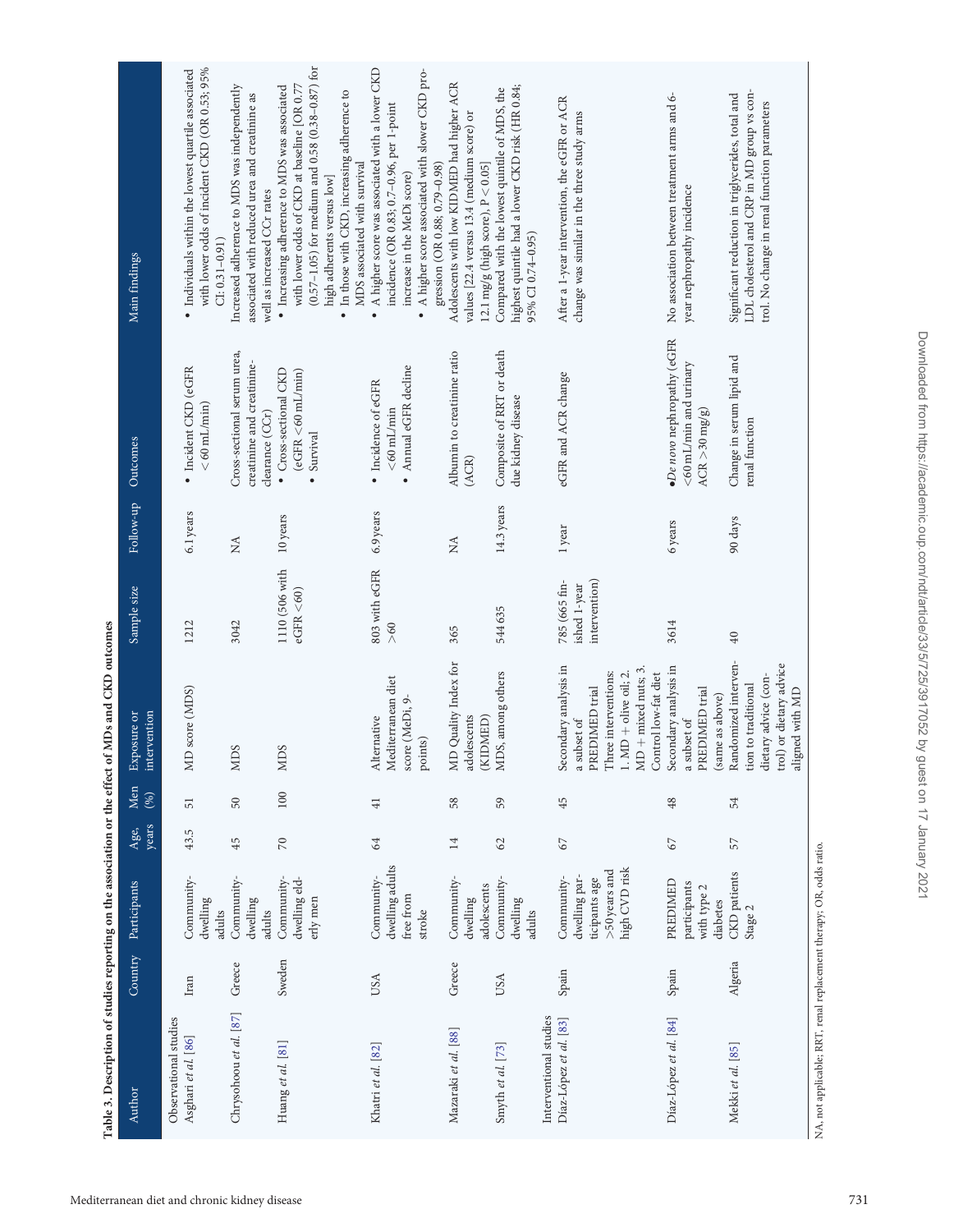#### Table 4. Considerations for implementing the MD in CKD

| Food groups                        | CKD diet recommendations                              | <b>MD</b>                       | Considerations for CKD                                                                                                          |
|------------------------------------|-------------------------------------------------------|---------------------------------|---------------------------------------------------------------------------------------------------------------------------------|
| Meat and alternatives <sup>a</sup> |                                                       |                                 | Protein intake in the MD aligns with a controlled protein diet                                                                  |
| Meat                               | >50% high-biological value                            | White 2/week<br>$Red < 2$ /week | $(\sim 0.8 \text{ g/kg/day})$ . Requires monitoring and may require more in<br>dialysis settings                                |
| Fish                               | No specific recommendation                            | $2$ /week                       | Limit processed meat (high in additives of sodium, phosphate and<br>potassium)                                                  |
| Legumes                            | No specific recommendation                            | $2$ /week                       | Phosphorus content of low biological availability                                                                               |
| <b>Nuts</b>                        | No specific recommendation                            | $1-2$ /day                      | Unsalted; 30 g (small handful) is the equivalent of one meat serving                                                            |
| Dairy products <sup>b</sup>        |                                                       |                                 | MD recommends low-fat options. If phosphorus is a problem, try                                                                  |
|                                    | 1/day                                                 | $2$ /day                        | non-dairy substitutes (i.e. nut-based milk)                                                                                     |
| Fruit and vegetables <sup>a</sup>  |                                                       |                                 | Low potassium alternatives and cooking methods (boiling), if                                                                    |
| Fruit                              | 2–3 servings/day (low potassium)                      | $1-2/main$ meal                 | required                                                                                                                        |
| Vegetables                         | Up to 3 servings/day (low potassium)                  | 2/main meal                     |                                                                                                                                 |
| Fats and oils                      |                                                       |                                 | Aim for $2-3 \times 15$ mL (one tablespoon) servings per day; replace                                                           |
| Olive oil                          | No specific recommendation                            | 1/main meal                     | other cooking oils with olive oil                                                                                               |
|                                    | Products with added sugars No specific recommendation | $2$ /week                       | Limit where possible. Be aware potassium and phosphate additives<br>are abundant in the food supply and are highly bioavailable |

 $a_{1}$  serving = 100-150 g.

 $b$ 1 serving = 250 mL milk, 40 g cheese, 200 g yoghurt.

risk of having CKD. During the 9.9 years follow-up, 33% of patients with CKD died. Survival rates were significantly worse for low-adherent participants than for those in the other two groups [81]. Similar results were reported in the longitudinal Northern Manhattan Study in USA, where increasing adherence to an MD was associated with decreased odds of incident CKD [82]. Also from the USA, the NIH-AARP Diet and Health Study, including over 500 000 community-dwelling adults, aged 51–70 years, reported that a better adherence to a MD was consistently associated with a reduced risk of ESRD [hazards ratio (HR) 0.84; 95% confidence interval (CI) 0.74–0.95 per MD score increase) [73].

Conversely to these studies, post-hoc analyses from the PREDIMED trial do not observe any effect of MD intensification on renal outcomes. In an analysis of 665 PREDIMED participants, those assigned to MD had a similar eGFR decline after 2 years than the control low-fat diet [83]. In a larger subset of 3614 PREDIMED participants with type 2 diabetes and free of microvascular complications at enrolment, those assigned to an MD diet associated with a reduced incidence of diabetic retinopathy, but no association was found with diabetic nephropathy [84]. These discrepant findings may be partly explained by the characteristics of PREDIMED population—healthy individuals in their 50s with dyslipidaemia, where the follow-up, and the rate of renal outcomes, albuminuria progression or eGFR decline within 2 years may be low. Also, they were participants from Spain, following presumably a Mediterranean-like diet. PREDIMED actually tested the intensification of an MD in an already MD population of middle-age range and relatively healthy. It is possible that the MD may be more beneficial in societies with dietary patterns more distant from this concept, as suggested by the above-mentioned observational studies from Northern Europe and USA.

Nonetheless, MD may have beneficial effects in intermediate outcomes that associate with renal and CVD risk. A small RCT implemented an MD in 40 participants with CKD Stage 2 in a 90-day intervention [85]; although the intervention time was not sufficient to denote eGFR changes (which remained, as expected, stable), the authors report a significant reduction in triglycerides, total and LDL-cholesterol, and CRP in the MD group, improvements altogether in metabolic profile that may link to some of the mechanistic explanations mentioned above.

### WHAT WOULD AN MD PRESCRIPTION LOOK LIKE FOR A PATIENT WITH CKD?

Based on the above, practical modifications are required for making a 'Mediterranean-style' diet realistic in patients with manifest CKD in order to meet the needs of individuals prescribed a specific restriction to potassium or phosphorus and modification of protein intake and other potential permutations as detailed in Table 4. This further emphasizes the need for close contact and support by a registered dietician specialized in renal nutrition. Monitoring of laboratory values and patient-reported symptoms is a key strategy to safely implement such dietary changes. In addition to nutrient considerations, the potential burden on shifting dietary habits toward incorporating a more MD approach warrants attention. CKD patients have a preference for interventions that are tailored and supported with frequent interactions, monitoring and feedback, including group support [89]. Reflecting on the intervention delivery attributes from the PREDIMED study, a combination of individual- and group-interactionsupported participants, and those with the greatest increase in adherence had the worst diets at baseline [90]. However, the supplemental food products provided, not the dietary advice alone, resulted in the most striking changes in intakes in PREDIMED [10, 91]. Substantial provision of extra virgin olive oil and nuts to participants resulted in a sustained increase in intake. The take-home message from such studies appears to be that simple exchange and addition of food products such as oil and nuts may support a cardioprotective dietary profile, as an adjunct to dietary advice. Although not formally tested in CKD patients, simplified assessment tools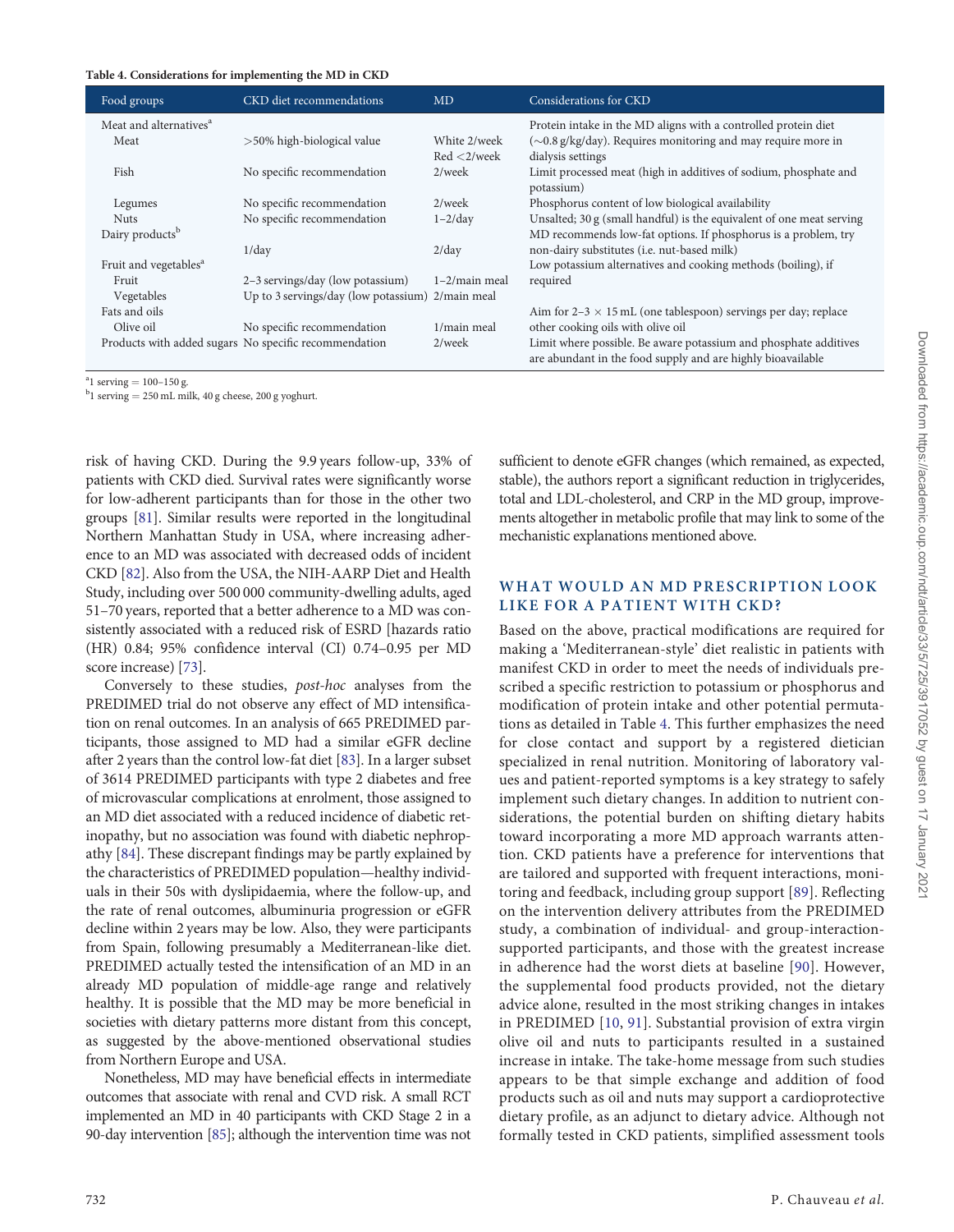can promote self-monitoring based on dietary pattern recommendations. 'Your Med Diet Score' [\(http://oldwayspt.org/](http://oldwayspt.org/sites/default/files/files/RateYourMedDietScore.pdf) [sites/default/files/files/RateYourMedDietScore.pdf\)](http://oldwayspt.org/sites/default/files/files/RateYourMedDietScore.pdf) is one of such one-time assessment tools for patients to self-evaluate their adherence to the MD. General feedback, motivational messages and tips to increase intake to reach the amounts recommended are provided.

## **CONCLUSION**

A broad range of evidence suggests that an MD can substantially improve or even prevent the development of several chronic diseases, especially CVD, leading to a significant reduction of all-cause and CV mortality. A smaller number of studies suggest similar benefits of an MD for renal health. Concerns for hyperkalaemia risk when increasing fruit and vegetable intake are legitimate and overall this dietary pattern requires certain adaptations to fit current dietary recommendations for CKD. Overall, most of this evidence comes from large observational studies and/or small interventions in CKD patients, and in order to move forward adequately designed intervention studies would be needed. Unfortunately, such efforts are still lacking in all fields of renal nutrition so far. Here we analysed the purported benefit of an MD through its salutary effects of individual constituents. While this was done for a neat argumentation of the mechanistic pathways affected, the MD should, however, be considered as a whole dietary pattern and, in addition, part of a healthy lifestyle that also includes physical activity, outdoor life and conviviality. An MD for renal patients may go beyond its potential health impacts.

## ACKNOWLEDGEMENTS

The European Renal Nutrition Working Group is an initiative of and supported by the European Renal Association– European Dialysis Transplant Association.

## CONFLICT OF INTEREST STATEMENT

P.C. is advisory board member at Fresenius Kabi. V.B. acknowledges speaker honoraria from Shire and Fresenius Kabi. P.M. acknowledges speaker honoraria from Abbott Nutrition. S.S. acknowledges speaker honoraria from Sanofi Aventis and Abbie. P.M.t.W. acknowledges speaker honoraria from Fresenius Kabi. D.T. acknowledges speaker honoraria from Abbott Nutrition and advisory commitments from Nestle´ Switzerland. D.F. received honoraria from Fresenius Medical Care, Fresenius Kabi, Sanofi, Vifor. J.J.C. acknowledges speaker honoraria from Abbott Nutrition and Baxter, and institutional grants from Vifor Pharma and AstraZeneca. M.A., C.W., L.J., K.C., X.H. and A.K. have no conflicts of interest.

#### REFERENCES

1. Eckel RH, Jakicic JM, Ard JD et al. 2013 AHA/ACC guideline on lifestyle management to reduce cardiovascular risk: a report of the American College of Cardiology/American Heart Association Task Force on Practice Guidelines. J Am Coll Cardiol 2014; 63: 2960–2984

- 2. Campbell KL, Carrero JJ. Diet for the management of patients with chronic kidney disease; it is not the quantity, but the quality that matters. J Ren Nutr 2016; 26: 279–281
- 3. Kelly JT, Palmer SC, Wai SN et al. Healthy dietary patterns and risk of mortality and ESRD in CKD: a meta-analysis of cohort studies. Clin J Am Soc Nephrol 2017; 12: 272–279
- 4. Simopoulos AP. The Mediterranean diets: what is so special about the diet of Greece? The scientific evidence. J Nutr 2001; 131 (11 Suppl): 3065S–3073S
- 5. Renaud S, de Lorgeril M, Delaye J et al. Cretan Mediterranean diet for prevention of coronary heart disease. Am J Clin Nutr 1995; 61 (6 Suppl): 1360S–1367S
- 6. Nestle M. Mediterranean diets: historical and research overview. Am J Clin Nutr 1995; 61 (6 Suppl): 1313S–1320S
- 7. Keys A, Menotti A, Karvonen MJ et al. The diet and 15-year death rate in the seven countries study. Am J Epidemiol 1986; 124: 903-915
- 8. Menotti A, Kromhout D, Blackburn H et al. Food intake patterns and 25 year mortality from coronary heart disease: cross-cultural correlations in the Seven Countries Study. The Seven Countries Study Research Group. Eur J Epidemiol 1999; 15: 507–515
- 9. Sofi F, Abbate R, Gensini GF et al. Accruing evidence on benefits of adherence to the Mediterranean diet on health: an updated systematic review and meta-analysis. Am J Clin Nutr 2010; 92: 1189–1196
- 10. Estruch R, Ros E, Salas-Salvadó J et al. Primary prevention of cardiovascular disease with a Mediterranean diet. N Engl J Med 2013; 368: 1279–1290
- 11. Salas-Salvadó J, Guasch-Ferré M, Lee CH et al. Protective effects of the Mediterranean diet on type 2 diabetes and metabolic syndrome. J Nutr 2016; 146: 920S–927S
- 12. Davis C, Bryan J, Hodgson J et al. Definition of the Mediterranean Diet; a literature review. Nutrients 2015; 7: 9139–9153
- 13. Bellavia A, Tektonidis TG, Orsini N et al. Quantifying the benefits of Mediterranean diet in terms of survival. Eur J Epidemiol 2016; 31: 527–530
- 14. de Lorgeril M, Salen P, Martin JL et al. Mediterranean diet, traditional risk factors, and the rate of cardiovascular complications after myocardial infarction: final report of the Lyon Diet Heart Study. Circulation 1999; 99: 779–785
- 15. Wu K, Spiegelman D, Hou T et al. Associations between unprocessed red and processed meat, poultry, seafood and egg intake and the risk of prostate cancer: A pooled analysis of 15 prospective cohort studies. Int J Cancer 2016; 138: 2368–2382
- 16. Tektonidis TG, Åkesson A, Gigante B et al. A Mediterranean diet and risk of myocardial infarction, heart failure and stroke: a population-based cohort study. Atherosclerosis 2015; 243: 93–98
- 17. Haring B, Selvin E, Liang M et al. Dietary protein sources and risk for incident chronic kidney disease: results from the Atherosclerosis Risk in Communities (ARIC) Study. J Ren Nutr 2017; doi: 10.1053/j.jrn.2016.11.004
- 18. Lew Q-LJ, Jafar TH, Koh HWL et al. Red meat intake and risk of ESRD. J Am Soc Nephrol 2017; 28: 304–312
- 19. Chen X, Wei G, Jalili T et al. The associations of plant protein intake with all-cause mortality in CKD. Am J Kidney Dis 2016; 67: 423–430
- 20. Widmer RJ, Freund MA, Flammer AJ et al. Beneficial effects of polyphenolrich olive oil in patients with early atherosclerosis. Eur J Nutr 2013; 52: 1223–1231
- 21. Huang X, Lindholm B, Stenvinkel P et al. Dietary fat modification in patients with chronic kidney disease: n-3 fatty acids and beyond. J Nephrol 2013; 26: 960–974
- 22. Ros E, Martínez-González MA, Estruch R et al. Mediterranean diet and cardiovascular health: Teachings of the PREDIMED study. Adv Nutr 2014; 5: 330S–336S
- 23. Ramos CI, Andrade de Lima AF, Grilli DG et al. The short-term effects of olive oil and flaxseed oil for the treatment of constipation in hemodialysis patients. J Ren Nutr 2015; 25: 50–56
- 24. Anderson JW, Baird P, Davis RH Jr et al. Health benefits of dietary fiber. Nutr Rev 2009; 67: 188–205
- 25. Brown L, Rosner B, Willett WW et al. Cholesterol-lowering effects of dietary fiber: a meta-analysis. Am J Clin Nutr 1999; 69: 30–42
- 26. Krishnamurthy VMR, Wei G, Baird BC et al. High dietary fiber intake is associated with decreased inflammation and all-cause mortality in patients with chronic kidney disease. Kidney Int 2012; 81: 300–306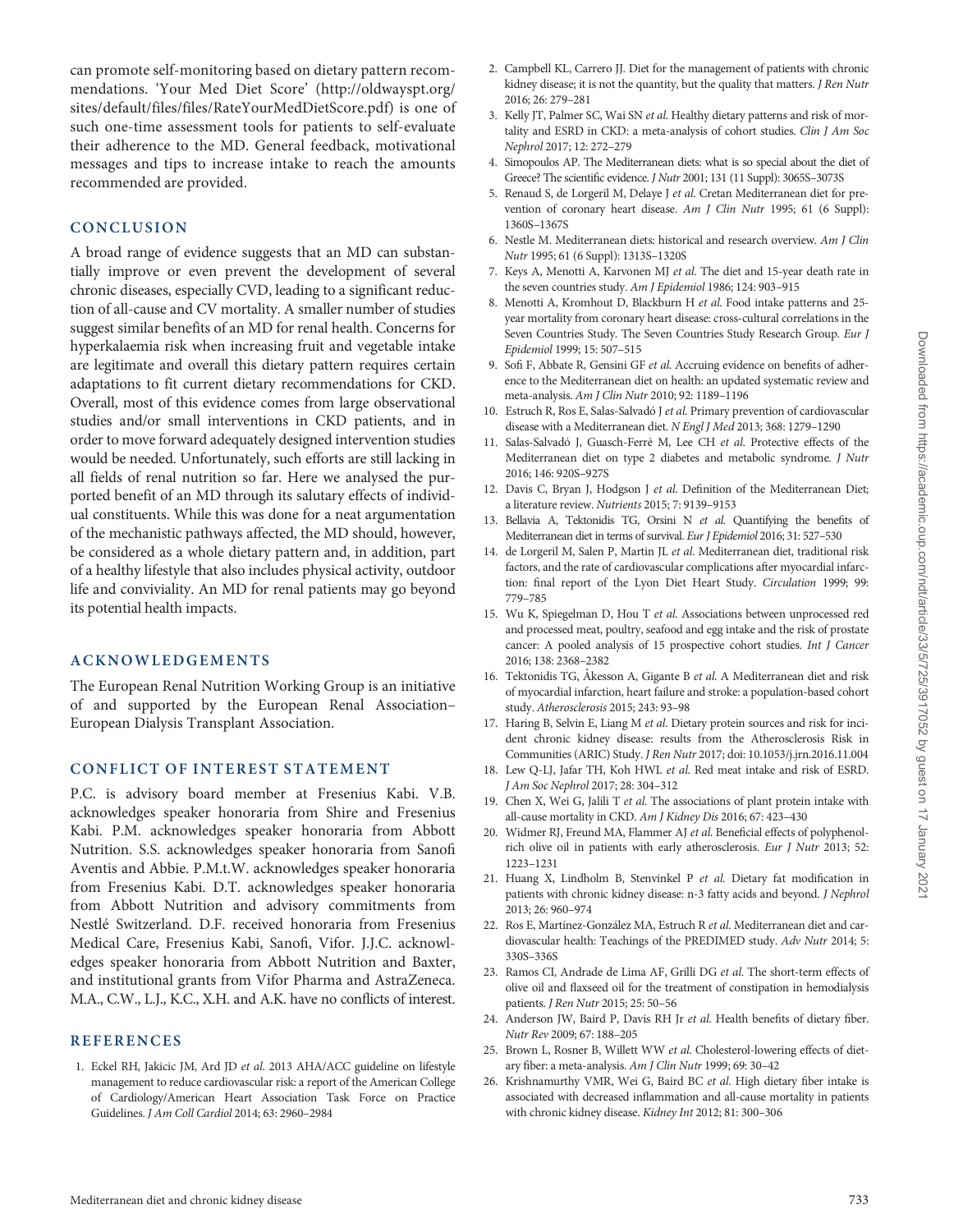Downloaded from https://academic.oup.com/ndt/article/33/5/725/3917052 by guest on 17 January 2021

- 27. Patel KP, Luo FJG, Plummer NS et al. The production of p-Cresol sulfate and indoxyl sulfate in vegetarians versus omnivores. Clin J Am Soc Nephrol 2012; 7: 982–988
- 28. Ludwig DS. The glycaemic index: physiological mechanisms relating to obesity, diabetes, and cardiovascular disease. JAMA 2002; 287: 2414–2423
- 29. Augustin LS, Franceschi S, Jenkins DJA et al. Glycaemic index in chronic disease: a review. Eur J Clin Nutr 2002; 56: 1049–1071
- 30. Limkunakul C, Sundell MB, Pouliot B et al. Glycaemic load is associated with oxidative stress among prevalent maintenance hemodialysis patients. Nephrol Dial Transplant 2014; 29: 1047–1053
- 31. Migliori M, Panichi V, la Torre de R et al. Anti-inflammatory effect of white wine in CKD patients and healthy volunteers. Blood Purif 2015; 39: 218–223
- 32. Koning SH, Gansevoort RT, Mukamal KJ et al. Alcohol consumption is inversely associated with the risk of developing chronic kidney disease. Kidney Int 2015; 87: 1009–1016
- 33. Kramer H. Kidney disease and the westernization and industrialization of food. Am J Kidney Dis 2017; doi: 10.1053/j.ajkd.2016.11.012
- 34. de Fornasari MLL, Santos Sens dos YA. Replacing phosphorus-containing food additives with foods without additives reduces phosphatemia in endstage renal disease patients: a randomized clinical trial. J Ren Nutr 2017; 27: 97–105
- 35. Woods LL. Mechanisms of renal hemodynamic regulation in response to protein feeding. Kidney Int 1993; 44: 659–675
- 36. Kontessis P, Jones S, Dodds R et al. Renal, metabolic and hormonal responses to ingestion of animal and vegetable proteins. Kidney Int 1990; 38: 136–144
- 37. Nakamura H, Ito S, Ebe N et al. Renal effects of different types of protein in healthy volunteer subjects and diabetic patients. Diabetes Care 1993; 16: 1071–1075
- 38. Moorthi RN, Armstrong CLH, Janda K et al. The effect of a diet containing 70% protein from plants on mineral metabolism and musculoskeletal health in chronic kidney disease. Am J Nephrol 2014; 40: 582–591
- 39. Moe SM, Zidehsarai MP, Chambers MA et al. Vegetarian compared with meat dietary protein source and phosphorus homeostasis in chronic kidney disease. Clin J Am Soc Nephrol 2011; 6: 257–264
- 40. Kushi LH, Lenart EB, Willett WC. Health implications of Mediterranean diets in light of contemporary knowledge. 2. Meat, wine, fats, and oils. Am J Clin Nutr 1995; 61 (6 Suppl): 1416S–1427S
- 41. Murtaugh MA, Jacobs DR, Jacob B et al. Epidemiological support for the protection of whole grains against diabetes. Proc Nutr Soc 2003; 62: 143–149
- 42. Hu T, Mills KT, Yao L et al. Effects of low-carbohydrate diets versus low-fat diets on metabolic risk factors: a meta-analysis of randomized controlled clinical trials. Am J Epidemiol 2012; 176 (Suppl 7): S44–S54
- 43. German JB, Walzem RL. The health benefits of wine. Annu Rev Nutr 2000; 20: 561–593
- 44. Trichopoulou A, Bamia C, Trichopoulos D. Anatomy of health effects of Mediterranean diet: Greek EPIC prospective cohort study. BMJ 2009; 338: b2337
- 45. Saldanha JF, Leal V, de O et al. Resveratrol: why is it a promising therapy for chronic kidney disease patients? Oxid Med Cell Longev 2013; 2013: 1–6
- 46. Gerber M, Hoffman R. The Mediterranean diet: health, science and society. Br J Nutr 2015; 113 (Suppl 2): S4–10
- 47. Smidowicz A, Regula J. Effect of nutritional status and dietary patterns on human serum c-reactive protein and interleukin-6 concentrations. Adv Nutr 2015; 6: 738–747
- 48. Urpi-Sarda M, Casas R, Chiva-Blanch G et al. The Mediterranean diet pattern and its main components are associated with lower plasma concentrations of tumor necrosis factor receptor 60 in patients at high risk for cardiovascular disease. J Nutr 2012; 142: 1019–1025
- 49. Schwingshackl L, Christoph M, Hoffmann G. Effects of olive oil on markers of inflammation and endothelial function-A systematic review and metaanalysis. Nutrients 2015; 7: 7651–7675
- 50. Tresserra-Rimbau A, Rimm EB, Medina-Remón A et al. Polyphenol intake and mortality risk: a re-analysis of the PREDIMED trial. BMC Med 2014; 12: 77
- 51. Pitsavos C, Panagiotakos DB, Tzima N et al. Adherence to the Mediterranean diet is associated with total antioxidant capacity in healthy adults: the ATTICA study. Am J Clin Nutr 2005; 82: 694–699
- 52. Bonaccio M, Di Castelnuovo A, Bonanni A et al. Adherence to a Mediterranean diet is associated with a better health-related quality of life: a possible role of high dietary antioxidant content. BMJ Open 2013; 3: pii: e003003
- 53. Hoffman R, Gerber M. Food processing and the Mediterranean diet. Nutrients 2015; 7: 7925–7964
- 54. Bellavia A, Larsson SC, Bottai M et al. Differences in survival associated with processed and with nonprocessed red meat consumption. Am J Clin Nutr 2014; 100: 924–929
- 55. Xu H, Huang X, Riserus U et al. Dietary fiber, kidney function, inflammation, and mortality risk. Clin J Am Soc Nephrol 2014; 9: 2104–2110
- 56. Evenepoel P, Meijers BK. Dietary fiber and protein: nutritional therapy in chronic kidney disease and beyond. Kidney Int 2012; 81: 227–229
- 57. Rossi M, Johnson DW, Xu H et al. Dietary protein-fiber ratio associates with circulating levels of indoxyl sulfate and p-cresyl sulfate in chronic kidney disease patients. Nutr Metab Cardiovasc Dis 2015; 25: 860–865
- 58. Xu H, Rossi M, Campbell KL et al. Excess protein intake relative to fiber and cardiovascular events in elderly men with chronic kidney disease. Nutr Metab Cardiovasc Dis 2016; 26: 1–6
- 59. Sabatino A, Regolisti G, Brusasco I et al. Alterations of intestinal barrier and microbiota in chronic kidney disease. Nephrol Dial Transplant 2015; 30: 924–933
- 60. Perez V, Chang ET. Sodium-to-potassium ratio and blood pressure, hypertension, and related factors. Adv Nut 2014; 5: 712–741
- 61. Sharma S, McFann K, Chonchol M et al. Association between dietary sodium and potassium intake with chronic kidney disease in US adults: a cross-sectional study. Am J Nephrol 2013; 37: 526–533
- 62. Leonberg-Yoo AK, Tighiouart H, Levey AS et al. Urine potassium excretion, kidney failure, and mortality in CKD. Am J Kidney Dis 2016; 69: 341–349
- 63. He J, Mills KT, Appel LJ et al. Urinary sodium and potassium excretion and CKD progression. J Am Soc Nephrol 2016; 27: 1202–1212
- 64. Goraya N, Simoni J, Jo C-H et al. A comparison of treating metabolic acidosis in CKD stage 4 hypertensive kidney disease with fruits and vegetables or sodium bicarbonate. Clin J Am Soc Nephrol 2013; 8: 371–381
- 65. Xu H, Akesson A, Orsini N et al. Modest U-shaped association between dietary acid load and risk of all-cause and cardiovascular mortality in adults. J Nutr 2016; 146: 1580–1585
- 66. Jia T, Byberg L, Lindholm B et al. Dietary acid load, kidney function, osteoporosis, and risk of fractures in elderly men and women. Osteoporos Int 2015; 26: 563–570
- 67. Rebholz CM, Coresh J, Grams ME et al. Dietary Acid load and incident chronic kidney disease: results from the ARIC study. Am J Nephrol 2016; 42: 427–435
- 68. Scialla JJ, Appel LJ, Astor BC et al. Net endogenous acid production is associated with a faster decline in GFR in African Americans. Kidney Int 2012; 82: 106–112
- 69. Banerjee T, Crews DC, Wesson DE et al. High dietary acid load predicts ESRD among adults with CKD. J Am Soc Nephrol 2015; 26: 1693–1700
- 70. Zhang Z, Cogswell ME, Gillespie C et al. Association between usual sodium and potassium intake and blood pressure and hypertension among U.S. adults: NHANES 2005-2010. PLoS ONE 2013; 8: e75289
- 71. Schroder H, Schmelz E, Marrugat J. Relationship between diet and blood pressure in a representative Mediterranean population. Eur J Nutr 2014; 41: 161–167
- 72. Merino J, Guasch-Ferré M, Martinez-Gonzalez MA et al. Is complying with the recommendations of sodium intake beneficial for health in individuals at high cardiovascular risk? Findings from the PREDIMED study. Am J Clin Nutr 2015; 101: 440–448
- 73. Smyth A, Griffin M, Yusuf S et al. Diet and major renal outcomes: a prospective cohort study. The NIH-AARP Diet and Health Study. J Ren Nutr 2016; 26: 288–298
- 74. Araki S-I, Haneda M, Koya D et al. Urinary potassium excretion and renal and cardiovascular complications in patients with type 2 diabetes and normal renal function. Clin J Am Soc Nephrol 2015; 10: 2152–2158
- 75. Jablonski KL, Kendrick JB. Renal outcomes and dietary potassium: the overshadowed electrolyte? Kidney Int 2014; 86: 1077–1078
- 76. St-Jules DE, Goldfarb DS, Sevick MA. Nutrient non-equivalence: does restricting high-potassium plant foods help to prevent hyperkalemia in hemodialysis patients? J Ren Nutr 2016; 26: 282–287